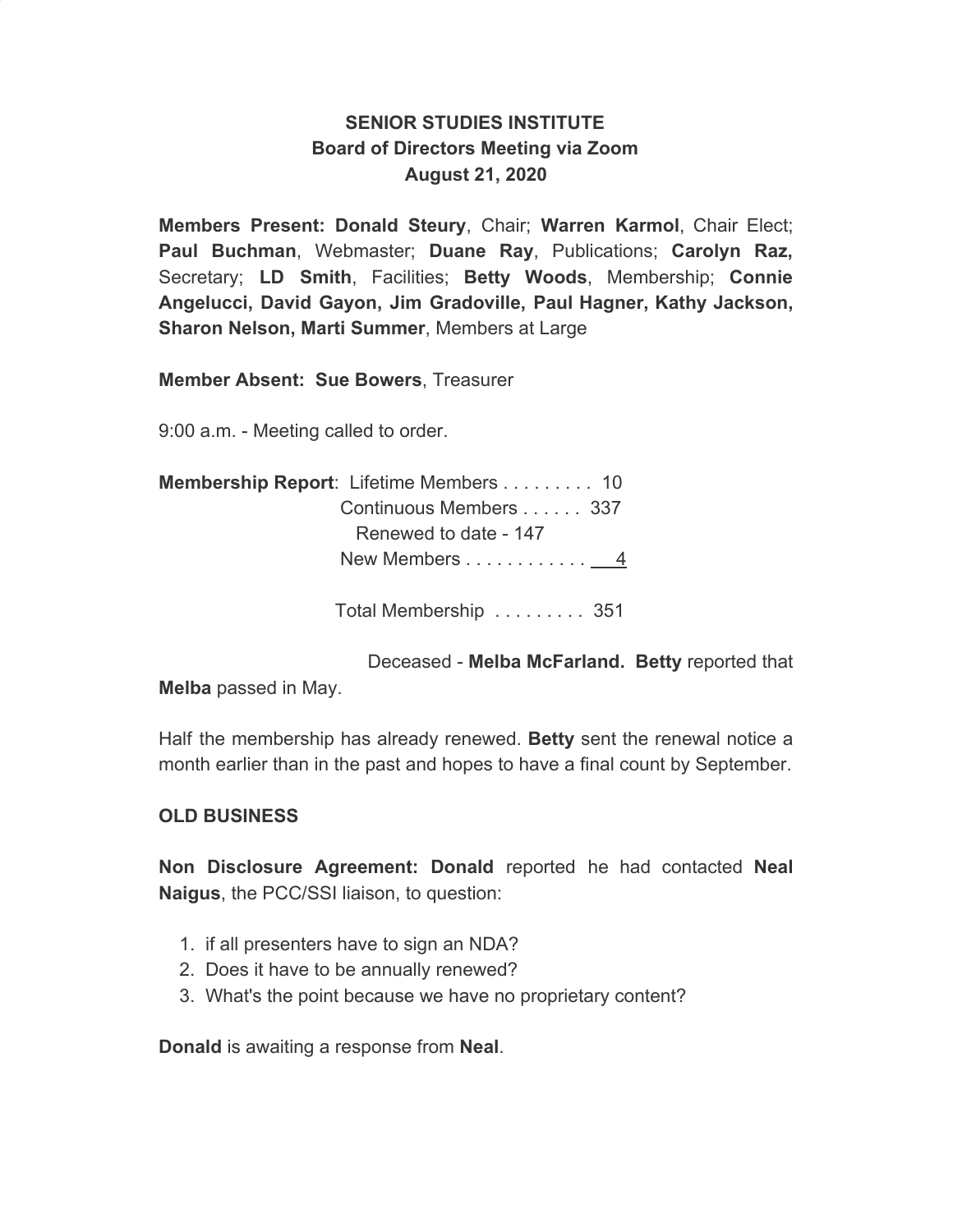It was brought up that having to have every presenter sign an NDA would be a nightmare for the curriculum chair.

**Volunteer Agreements: Sue** had emailed a copy of the Volunteer Agreement to the Board members. It can be filled out online and sent to **Neal**. This is to be annually renewed.

**Engagement Committee**: **Sharon** has agreed to assume the committee chair position as well as the point person to verify the death of a member.

**Zoom Transition Sub-Committee Board Report: Warren** had emailed the report to all the Board members detailing the status of the training, promotion, website modifications, and alternate content for Zoom sessions, as well as a list of the completed tasks.

Among the items discussed:

There will be tabs on the SSI website for updates on COVID and Zoom. He plans to have links in the newsletter that will tie to the website when new information is posted. He will also be able to track the number of people who link from the newsletter versus those who go directly to the website.

The Welcome video should be up and running in a few days.

There is a need to build a larger pool of hosts and tech support people.

**PCC/Zoom Connection:** Discussion tabled.

**Zoom Taping Cost**: Zoom will provide one gigabyte free. If classes are taped to be made available to members, more gigabytes would be necessary. The cost would be \$40 for three months if the taping exceeds one gigabyte.

There was discussion about the gigabyte storage people might have depending on the type of computer they use - Ipad, MAC, etc. Could the classes be placed in the Cloud or YouTube? If the latter, it would be accessible to the public.